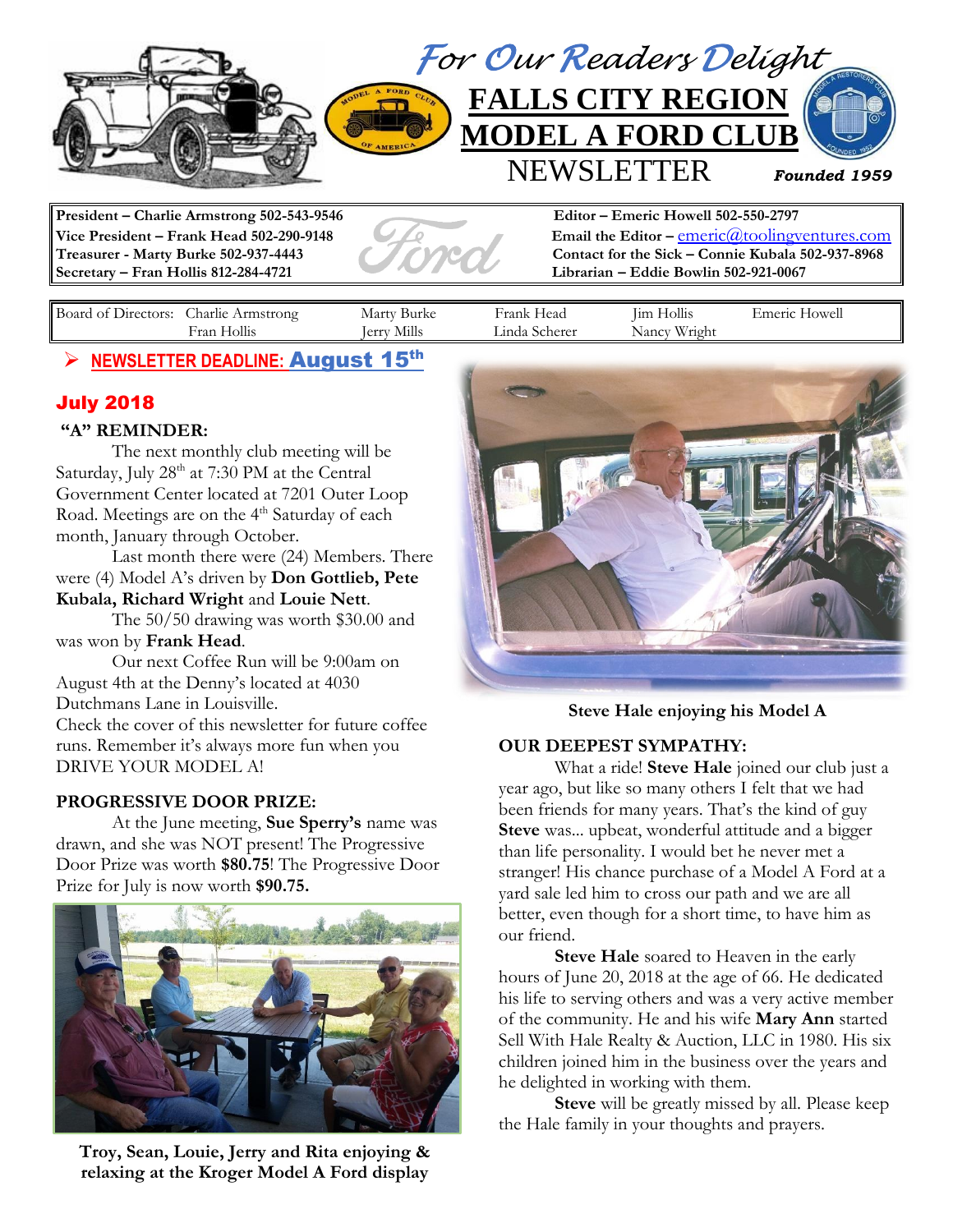#### **BRANSON 2018 MARC NATIONAL MEET:**

I can say… IT WAS A HECK OF A TRIP! Lesa and I drove our 1930 Townsedan 1,197 miles round trip to Branson Missouri and back… WHEW! We met in Shepherdsville and pulled out at 6am… Well almost… before we left the parking lot a starter on one of the A's was stuck. After a little rocking it back and forth we were on our way.

We had (6) Model A Fords in our group that drove out and (1) F-150 Pickup. **Louie & Angela Nett** in there 1929 Tudor, **Roy Armstrong** in his 1929 Pickup,

**Richard & Nancy Wright** in their 1929 Townsedan, **J.E. Shofner** in his 1930 Coupe, **Charlie & Susan Armstrong** in their 1930 Townsedan, **Emeric & Lesa Howell** in their 1930 Townsedan and **Moise Napier** with his friend **Phillip Franke** bringing up the rear in his modern pickup. Which was filled with what seemed to be a bottomless parts collection packed by **Roy**. Little did we know how handy this over kill of parts that he was carrying would be before this trip was done. Others that trailered out to Branson at a separate time were **Jerry & Rita Mills** with their 1930 Townsedan and **Marty & Marian Burke** with their 1930 Townsedan.

We made it about two miles and pulled over for gas and to stretch our legs… Needless to say, we were off to a slow start! At this rate its going to be a long road to Branson.

The first day **Roy** lead the way through the winding scenic back roads of Kentucky into Illinois and then into Missouri. We drove a little over half way and stopped in Poplar Bluff Missouri for the night. By this point we had had several break downs but were always able to get back on the road. **Lesa** and I led the second day leading the group into Branson.

With these cars kicking on 90 years old… What could possibly go wrong? Well, closed up points, locked up generator, smoked fan belt, broken fan belt, blown out manifold gasket, blown out tail light, lost keys, problems with lighting system, ignition cable issue, weak coil, water in rubber boot on coil wire, forgotten gas cap hitting the street and then ran over, carburetor and starter acting up here and there, generator that quit charging, a cut-out that quit working, and a distributor needing to be changed for an ignition problem to name a few!



There were more than 300 Model A's at the meet and they had a decent swap meet in the hotel parking lot. We also enjoyed local shops, restaurants and a couple of shows. Also attended some of the seminars put on by MARC.

On Wednesday, **Jerry Mills** and I entered our cars in the Touring Class Judging. There was a total of (26) Model A's being judged. In this class the owners are also the judges. They divide into (6) groups and each judge a specific area of the car. Judging is very interesting, and you will always learn something new about these cars. That same day **Linda Shofner** competed in the Era Fashion Judging and was is

fashion show that evening. **CONGRATS LINDA!** She received a MARC of Excellence Award for her outfit.

Thursday was the Grand Tour to Silver Dollar City. It was roughly as 16-mile trip around Branson. The Touring Class awards were presented in the parking lot of the Silver Dollar City. **Jerry** has spent countless hours getting his 1930 Townsedan ready for judging in Branson. **Jerry Mills** received a Blue Ribbon and First Place Plaque for the Touring Class at the MARC Nations, Branson, MO. 446 points out of 500. **CONGRATS JERRY**! My 1930 Townsedan scored 488 points. I received a Blue Ribbon and 3rd Preservation award.



**Roy** would lead the tour the last day on the road… Off to a slow start working a Model A there at the hotel instead of on the road seemed to be a good idea. Car had no power on the hills and was not charging. Found that the gas pedal hit the floor so with a little adjustment to the linkage and changing out the generator we were on our way.

That last day was the hottest day yet on the road. On our trip with break downs, food and gas stops we averaged less than 30 miles an hour. This may have been the longest trip any of us had ever done in a Model A Ford.

It was a great trip and I believe everyone had a good time and through all of this I can't recall **Moise & Phillip** ever stopping any gas!

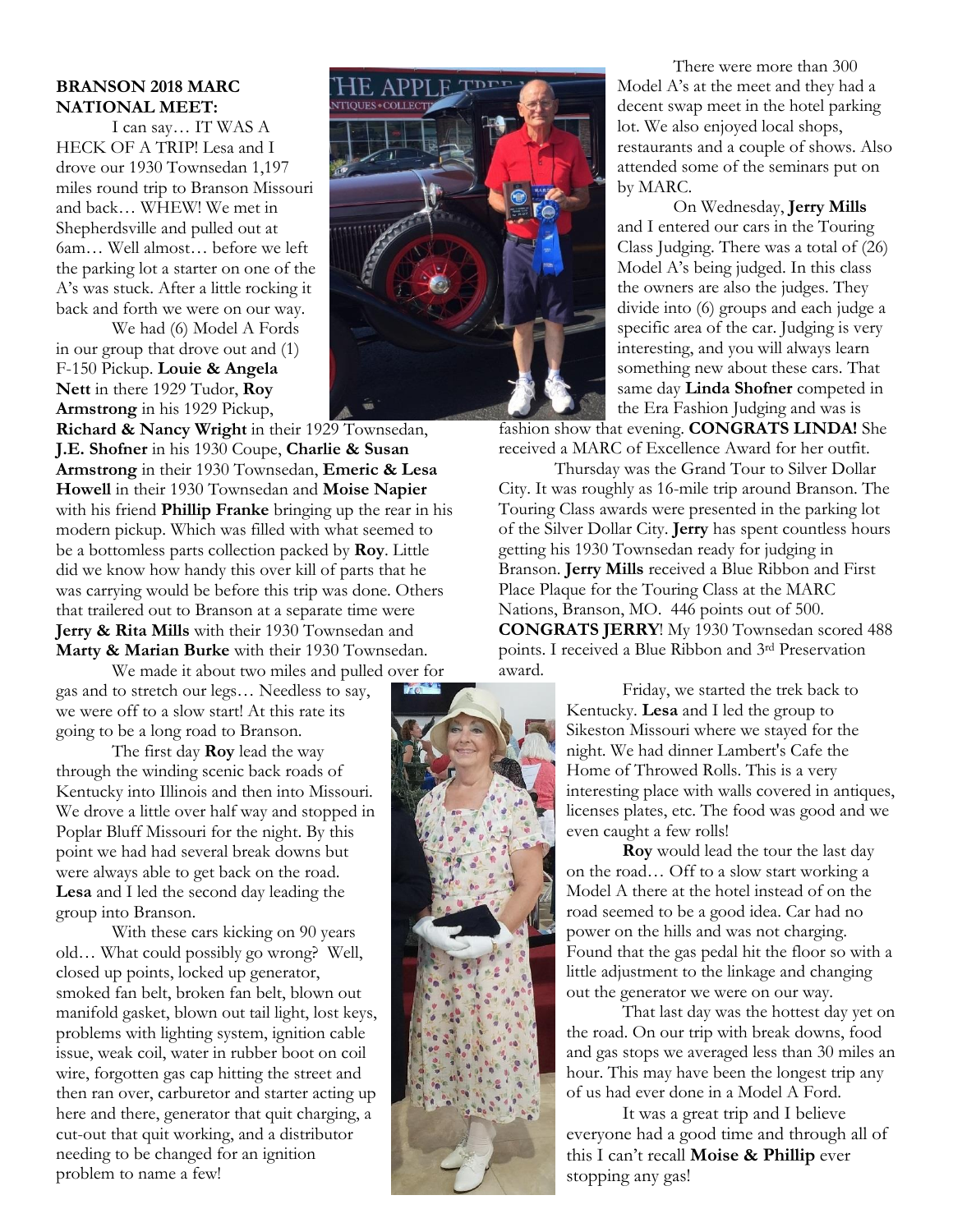#### **CRUISING THE HEARTLAND**:

Saturday, July 28, 10 - 4 PM, in E'town, "Cruising the Heartland" Car and Truck show. All the Streets around the Square will be shut down for all the cars that show up. No judging, no Trophies, just show off your car or truck. Just for fun!

#### **TOUR TO G & G CLASSIC:**

 *Tour leader* **Roy Armstrong**

This will be a one-day tour on August  $11<sup>th</sup>$ , as of now there will be (7) Model A's going on this tour.

The tour will start at the BP gas station located at 11135 KY-44, Mt Washington, KY 40047. (It is located next door to the Walgreens drug store that's located on the corner of Hwy. 150 & Hwy 44). Be at the gas station early enough to gas up and be ready to leave by 7:00 AM.

We will have about a 30-minute breakfast at Hardee's located at 1927 Midland Trail in Shelbyville. From Hardee's we will go back to and turn right onto Hwy. 55. Then we will turn left onto Hwy.53. Then we will bear right onto Hwy.322. At Smithfield we will turn left onto Hwy. 1861 go 0.7 of a mile then turn right onto Hwy. 153, (Jericho Rd). At Pendleton we will bear right onto Hwy. 42 (Brownsboro Rd.). At Bedford KY we will bear left onto Hwy. 421. We will stay on Hwy 421 through Madison IN. At about 10:00 AM we will meet Jim Norris on the North side of Madison at the shell gas station located at 115 Cliffy Dr. Madison IN 47250. There we can take a restroom break and top our gas tanks. Then we will go back to Hwy. 421 and go north to Versailles IN. At Versailles we will go east on Hwy. 50 to G & G Classic located at 13591 U.S. 50, Dillsboro, IN, 47018. About 106 miles total.

On the way back home, we may have dinner at Our Best Restaurant in Smithfield.

## **MORGANTOWN TOUR REPORT:**

**Roy Armstrong** led the Morgantown tour starting in Shepherdsville. This was also the day of our coffee run which was at the Golden Corral in Elizabethtown.

From Elizabethtown we will traveled through Caneyville to Morgantown where we met up with the Owensboro Club at the Farm Boy Restaurant. Even though we just had breakfast a short time earlier the food looked so good most of us ate again.

The Owensboro Club and the Falls City Club traveled to **Hershel House's** place together. His place is unique to say the least, the shop is run like it is still the 1930's using antique engines to power most of his machinery.



His brother was at work forging a knife blade while the group gathered to watch him labor. It doesn't take long to see hand forging is hard work and very time consuming. **Hershel** showed us several of the black powder guns he made and some originals he has acquired over the years. He also ground corn meal for anyone who wanted a bag on his grist mill powered by a hit & miss engine.

On the way home, we stopped at the Farmers Feed Mill Restaurant for dinner. We ate plenty and had a great time visiting with **Hershel**, his family and our friends in the Owensboro club. We are looking forward to seeing them all again soon!

#### **KROGER'S CAR DISPLAY REPORT:**

Our members brought out (9) Model A's to the New Kroger's store in Jeffersonville, Indiana this



month. It was a hot day but there was a nice covered porch and a sitting area inside where you could cool off and still see the cars. Kroger's supplied lunch to our members. Thanks **Fran Hollis** for setting this up!



**J.E., Charlie, Jim and Marty at Kroger's**